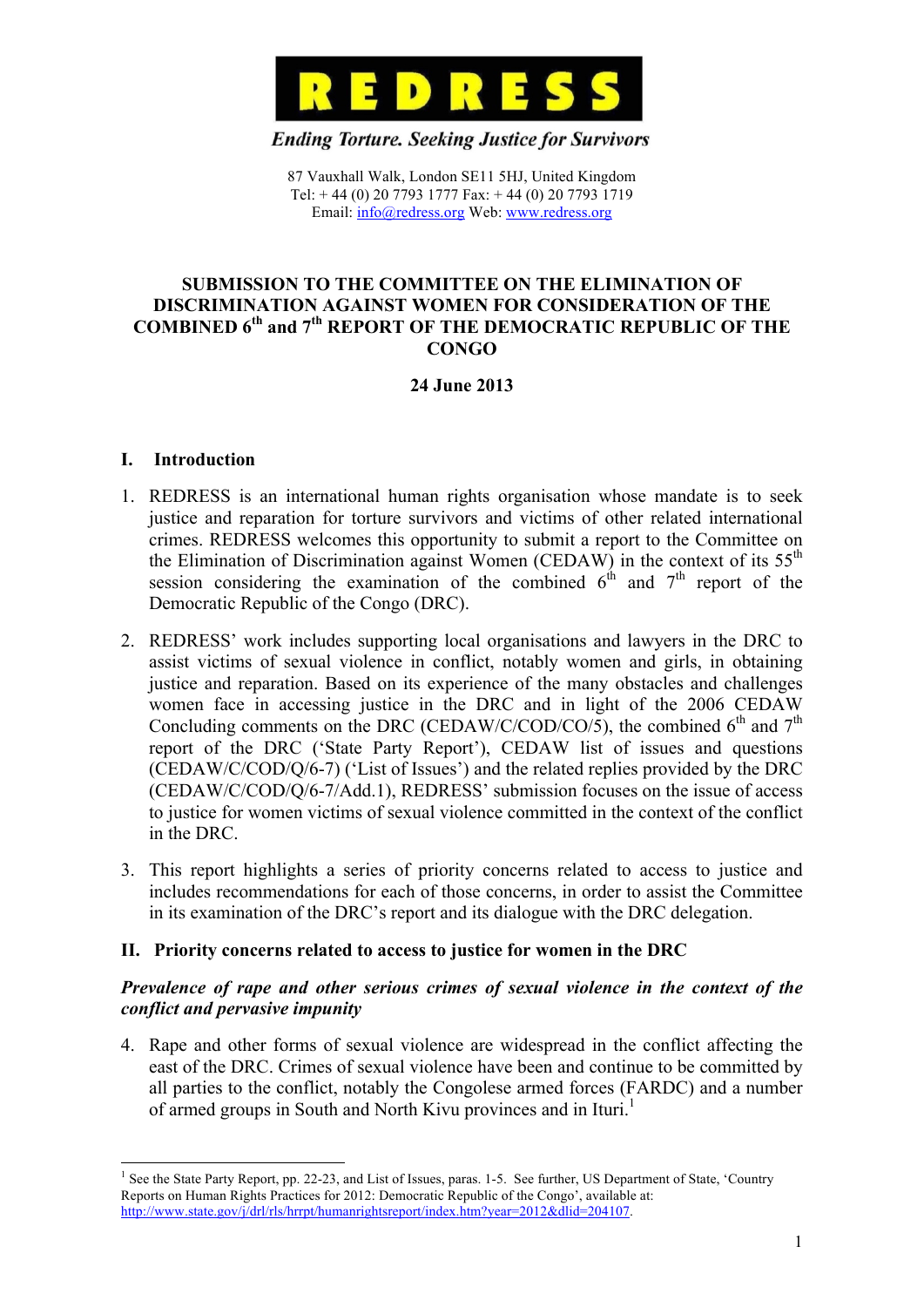- 5. Despite some progress made with the support of international NGOs and United Nations agencies to hold suspected perpetrators accountable, including through the organisation of mobile court hearings, impunity remains pervasive. In the context of the handful of prosecutions of members of the FARDC, most successful cases concern low-level officers or soldiers.
- 6. Impunity is the norm for crimes of sexual violence committed by the security forces. For example, despite investigations into rape and other acts of sexual violence committed by at least 100 FARDC soldiers who attacked Kalambahiro and Bushani villages in North Kivu province, between 31 December 2010 and 1 January 2011, no trial has taken place to date. 2 The mass rape allegedly committed by FARDC soldiers in Minova in November 2012 also illustrates the magnitude of the problem. While many soldiers were arrested soon after the incidents this was reportedly for not having obeyed orders to continue fighting.<sup>3</sup> In respect of human rights violations committed in Minova, a dozen FARDC soldiers have been arrested and are awaiting trial, but only two have been arrested on charges of rape and two on charges of murder.<sup>4</sup>
- 7. There is a similar lack of accountability for crimes of sexual violence committed by non-state armed actors, such as the mass rape committed by a coalition of armed groups in Walikale territory, between 30 July and 2 August 2010.<sup>5</sup>
- 8. The exclusive jurisdiction by military courts over crimes of genocide, crimes against humanity and war crimes in DRC raises a series of specific issues due to the inherent limitations of a military justice system. As stressed in the UN Mapping Report on DRC, this system is not capable of dealing with international crimes, including crimes of sexual violence. In addition victims have a limited right of access to military justice, compared to civilian courts.<sup>6</sup>

## *Lack of adequate and effective remedies for victims*

- 9. The State Party Report deals at length with legislative provisions in place to implement the Convention, including the 2006 law against sexual violence. However, key barriers to an effective remedy for victims of sexual violence in DRC remain. They relate both to fundamental weaknesses of the DRC justice system concerning impunity and the administration of justice as well as to the specificity of cases of sexual violence.
- 10. Despite numerous programmes funded by international donors aimed at improving the DRC justice system, there is still a lack of sufficient resources for the police, prisons, judiciary and associated administrative structures to allow for access to justice. This ranges from issues such as having enough resources to house prisoners, insufficient

<sup>!!!!!!!!!!!!!!!!!!!!!!!!!!!!!!!!!!!!!!!!!!!!!!!!!!!!!!!!!!!!</sup> <sup>2</sup> See MONUSCO and OHCHR, 'Report on the Investigation Missions of the United Nations Joint Human Rights Office into the mass rapes and other human rights violations committed in the villages of Bushani and Kalambahiro, in Masisi Territory, North Kivu, on 31 December 2010 and 1 January 2011', July 2011, available at:

http://www.ohchr.org/Documents/Countries/ZR/UNJHROReportMassRapesBushani\_en.pdf.<br><sup>3</sup> See MONUSCO and OHCHR, 'Report of the United Nations Joint Human Rights Office on human rights violations perpetrated by soldiers of the Congolese Armed Forces and combatants of the M23 in Goma and Sake, North Kivu Province and in and around Minova, South Kivu Province, from 15 November to 2 December 2012', May 2013, available at: http://www.ohchr.org/Documents/Countries/ZR/UNJHROMay2013\_en.pdf. 4 *Ibid.* 

<sup>&</sup>lt;sup>5</sup> See MONUSCO and OHCHR, 'Final Report of the fact-finding missions of the United Nations Joint Human Rights Office into the mass rapes and other human rights violations committed by a coalition of armed groups along the Kibua-Mpofi Axis in Walikale Territory, North Kivu, from 30 July to 2 August 2010', July 2011, available at: http://www.ohchr.org/Documents/Countries/ZR/BCNUDHRapportViolsMassifsKibuaMpofi\_en.pdf.<br><sup>6</sup> UNOHCHR, 'Report of the Mapping Exercise documenting the most serious violations of human rights and

international humanitarian law committed within the territory of the Democratic Republic of the Congo between March 1993 and June 2003', August 2010, para. 968, available at:

http://www.ohchr.org/EN/Countries/AfricaRegion/Pages/RDCProjetMapping.aspx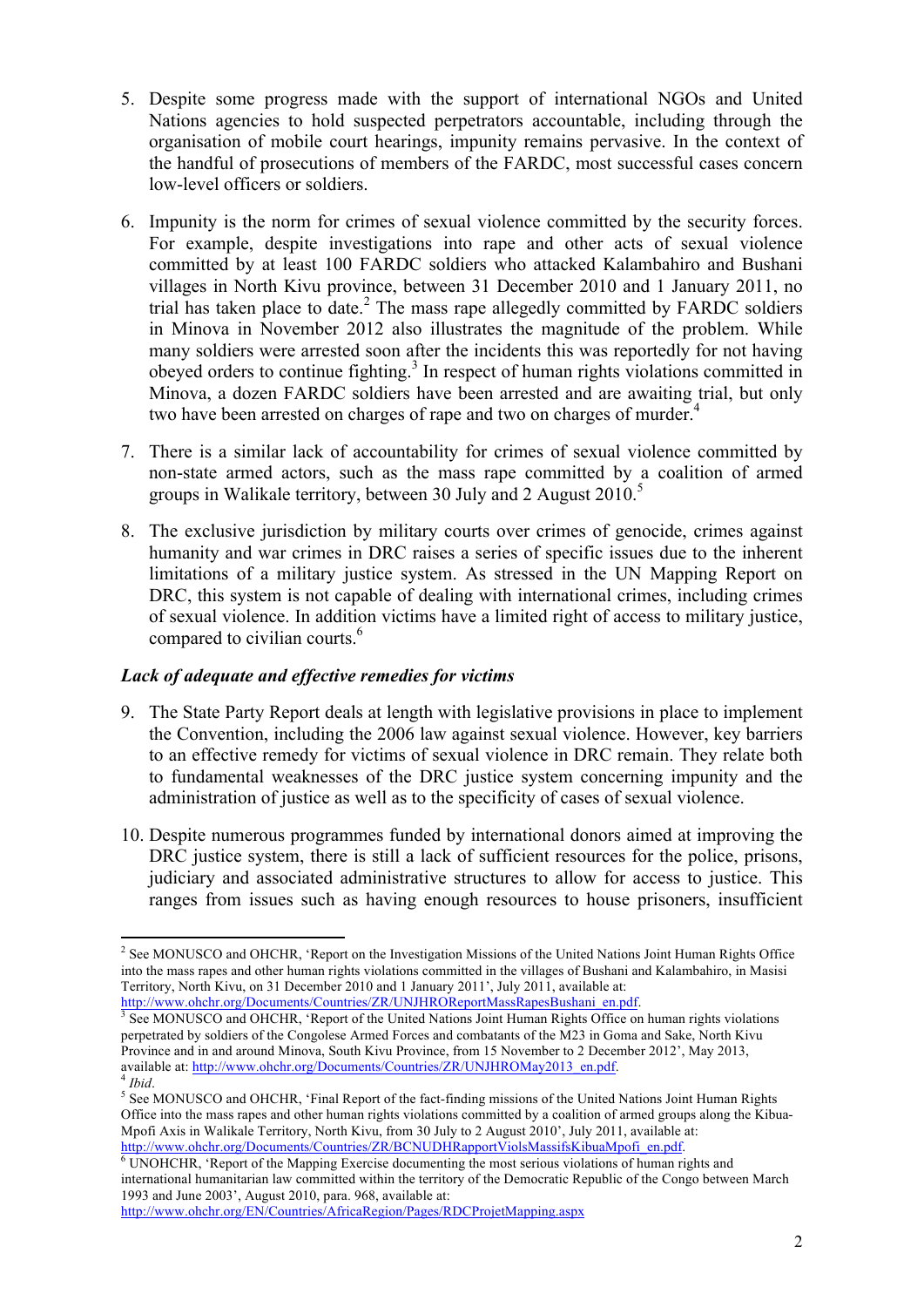files, transport issues, and lack of capacity of administrative staff and adequate documentation of cases. 7

- 11. Political interference and lack of independence of the military justice system as well as endemic corruption and extortion within the judicial system also constitute significant obstacles.<sup>8</sup> Systemic corruption in the administration of justice can prove a key barrier to justice for women, who often do not have the financial resources required to pay bribes. Corruption can lead to difficulties or added expense in accessing judicial mechanisms, pressure to withdraw claims, concerns about protection of victims and witnesses and the violation of the right to a fair hearing. Furthermore, in cases where judicial officials create unnecessary delays or impose other obstacles to prosecution, lawyers are often unwilling to strongly challenge or oppose these as antagonising the prosecutor might put their legal career in jeopardy.<sup>9</sup>
- 12. Barriers associated with the specificity of crimes of sexual violence against women include community and traditional practices to resort to settlements and the stigma suffered by victims of sexual violence that limits their ability to bring legal claims.<sup>10</sup>

#### *Inadequate legal framework to addressing mass rape*

- 13. Many of the cases of sexual violence committed in conflict in DRC are directed at groups of individuals. However, the DRC judicial system does not provide avenues to reflect the collective nature of the crime, and makes it difficult for victims to mobilise as a group.
- 14. The judicial system does not allow for collective complaints and even in cases of mass violations, victims must bring their complaint individually. This applies in both criminal and civil cases. The ability of NGOs to file complaints on behalf of individuals in military courts is a recent development, but this is as yet not permitted in civil cases. 11
- 15. There are also obstacles to establishing of victims' associations, which may take years, hindering the ability of such groups to represent the interests of victims in the legal process. For an association to be officially recognised, the victims must first apply to the Ministry of Justice who in turn must seek the opinion of another Ministry. In the meantime, the association is compelled to work on the basis of a temporary authorisation which does not give it standing to appear before a court.<sup>12</sup> In cases where there are a large number of victims, mobile courts have at times been set up to enable individual cases to be heard in a timely way, however the funds for their effective implementation are lacking.<sup>13</sup>

## *Lack of disaggregated data on prosecution*

!!!!!!!!!!!!!!!!!!!!!!!!!!!!!!!!!!!!!!!!!!!!!!!!!!!!!!!!!!!!

16. In the List of Issues, the Committee requested the DRC to provide data on the number of persons prosecuted and punished for violence against women during the conflict.

<sup>&</sup>lt;sup>7</sup> Amnesty International, 'Democratic Republic of the Congo: The time for justice is now: New strategy needed in the Democratic Republic of the Congo', August 2011, available at: http://www.amnesty.org/en/library/info/AFR62/006/2011 <sup>8</sup> See further, US Department of State, 'Country Reports on Human Rights Practices for 2012: Democratic Republic of the Congo', available at: http://www.state.gov/j/drl/rls/hrrpt/humanrightsreport/index.htm?year=2012&dlid=204107.

<sup>&</sup>lt;sup>9</sup> REDRESS and FIDH, 'Impediments to justice for gender-based violence in Africa: Report from a training workshop on strategic litigation for conflict-related gender-based violence in Africa', forthcoming, (hereinafter 'Impediments to justice report').

<sup>10</sup> *Ibid.* 11 *Ibid*. 12 *Ibid.* 13 *Ibid*.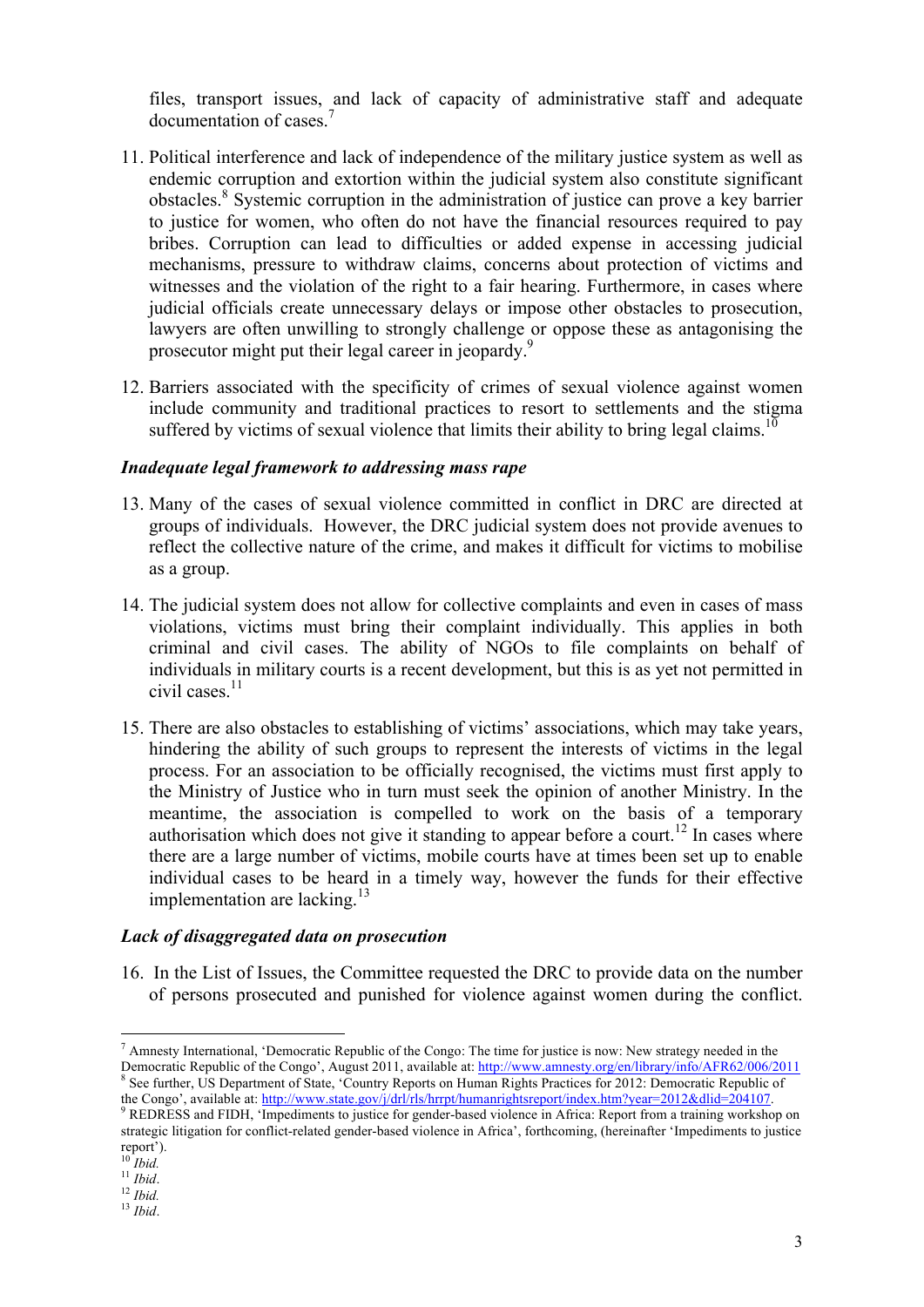Although the DRC submitted in its replies that it was unable to gather this data due to security situation in North Kivu, this generally reflects the absence of consolidated and disaggregated statistics on this issue that prevents the assessment of progress made in tackling the problem of impunity regarding sexual violence in the country.

#### *Lack of protection for victims, witnesses and lawyers*

- 17. The stigma related to the crimes of sexual violence, with victims being ostracised by their community, and the risks associated with bringing a claim against security forces constitute significant obstacles for women to access justice in the absence of a protection system in place for victims, witnesses and lawyers.
- 18. While some protection measures exist under the law, these are not implemented and in practice there is no mechanism to protect victims. In many cases of sexual violence and rape, victims have faced threats from perpetrators and their families. Some NGOs have tried to ensure that such victims are protected by relocating them and their families, but those efforts to compensate the failure of the State are limited due to the costs of such measures. Real fears of reprisals by perpetrators play a significant role in preventing victims of sexual violence from coming forward and the lack of victim and witness protection is a serious barrier to justice for many victims of sexual and gender crimes.<sup>14</sup>
- 19. Similarly in the context of the conflict in DRC, several human rights defenders have faced threats and other challenges and had to be relocated to neighbouring countries for protection. The biggest challenge is the paucity of financial resources to fund such protective measures. Furthermore, in DRC there is a lack of trust towards the police and the army to provide protection as members of those security forces are often the ones against whom claims are brought. 15

## *Evidentiary issues with regard to crimes of sexual violence*

- 20. Victims have been informed through, for example, NGO awareness campaigns, that they must present themselves within 72 hours of crimes of sexual violence for the best chance of preserving medical evidence. However, due to the distance many victims must travel to get to medical centres, they sometimes arrive too late. In some cases, victims are also hindered in pursuing justice as families attempt to resolve the issue within the community, and only come forward after several months.<sup>16</sup>
- 21. Another problem is the fact that in some cases, witnesses refuse to testify before the court. There are legal procedures in place to address defaulting witnesses. Yet those procedures are not available during the preliminary investigation and there are hardly any options to deal with uncooperative witnesses. There have been reports of witnesses simply not responding to queries and of others working hand in hand with perpetrators. Fear of retribution remains a common deterrent for witnesses, notably when the perpetrator owns the land they live on. Furthermore, in the DRC, family members' testimonies are heard simply as an additional piece of information as opposed to testimony under oath. The issue of the preservation of evidence in some parts of the DRC affected by the conflict is also particularly acute.<sup>17</sup>

<sup>!!!!!!!!!!!!!!!!!!!!!!!!!!!!!!!!!!!!!!!!!!!!!!!!!!!!!!!!!!!!</sup>

<sup>&</sup>lt;sup>14</sup> *Ibid*.<br><sup>15</sup> *Ibid*. See further, US Department of State, 'Country Reports on Human Rights Practices for 2012: Democratic Republic of the Congo', available at:

http://www.state.gov/j/drl/rls/hrrpt/humanrightsreport/index.htm?year=2012&dlid=204107. <sup>16</sup> *Ibid*. <sup>17</sup> *Ibid*.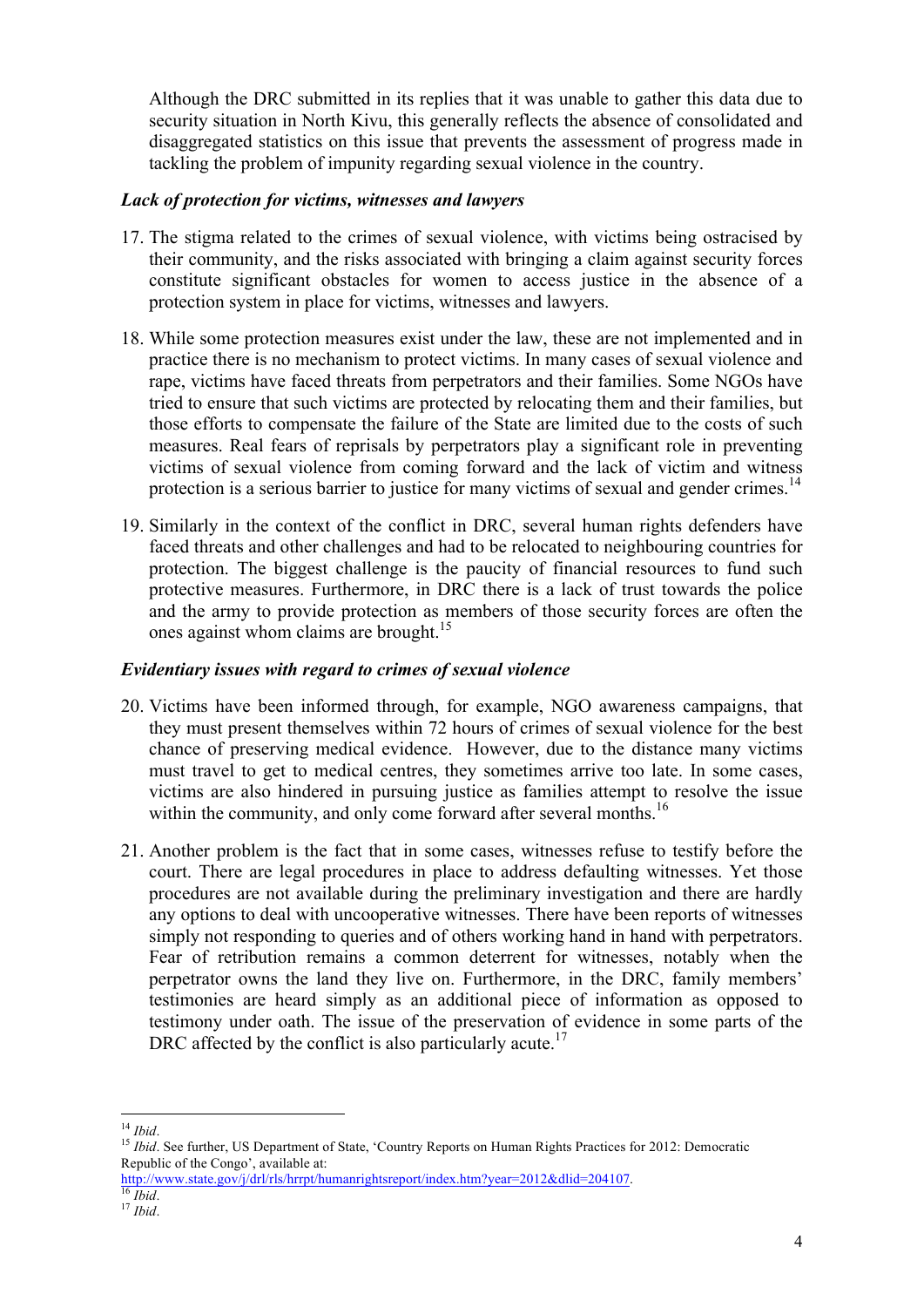## *Lack of implementation of reparation awards to victims*

- 22. Even where there have been successful prosecutions of perpetrators of crimes of sexual violence in the DRC, the total lack of implementation of reparation awards passed by courts and tribunals against the State constitutes a major problem.
- 23. Under DRC law, when a State agent has been convicted, the State can be held responsible *in solidum* and if the perpetrator is indigent the State must pay the compensation awarded to the victim. While cases of prosecution have been heralded as successes in the fight against sexual violence, to date none of the judgments passed have been enforced with regard to reparation awards.<sup>18</sup> Victims in this situation can access a separate legal procedure to pursue enforcement, however this is a very complicated procedure and costly as victims must pay up to 8 per cent of the compensation awarded to initiate the process. 19 In addition, if successful there is no possibility under DRC law for the courts to order a forced implementation against the State, this can only be made on a voluntary basis.
- 24. The absence of any payment of compensation is not only in breach of international law on victims' right to reparation but it results in further victimisation for the survivors. Women who suffered sexual violence and who have had the courage to come forward despite the pressure of their family and community return home without obtaining any compensation, bringing further stigma against them. This situation worsens the existing widespread lack of trust towards the DRC justice system as whole on the part of the victims who prefer to resort to informal settlements that offer more certainty. In the rare cases where prosecution has been successful, this lack of enforcement means that reparation cannot relieve the suffering of victims, nor begin to address underlying inequalities which led to the violation in the first place.

## *Lack of progress in transitional justice, including vetting mechanism*

- 25. In the context of the widespread patterns of sexual violence that characterised the two decades of armed conflict in the DRC, ensuring adequate and effective reparation for victims poses a particular challenge. Taking into account the weaknesses of the Congolese justice system and the large number of victims with a range of rights and needs, policies and specific administrative programmes to deal with reparation for mass claims have been recommended. To date the only initiative in this regard consists of a draft law for the establishment of a pubic compensation fund for rape victims under consideration by the Government of DRC, as mentioned in its replies to the Committee's list of issues and questions. Such fund could only ever complement rather than substitute access to the courts as victims of violations, particularly of a serious nature, have a right to a judicial remedy. On the other hand, a draft law to set up a mixed specialised court to try most serious crimes committed in the DRC has been rejected by the Senate and is now under review by the Government.<sup>20</sup>
- 26. Despite the recommendation made by seven of the thematic special procedure mandate holders that the Government put in place a vetting mechanism to remove identified

 $\overline{0}$ 

!!!!!!!!!!!!!!!!!!!!!!!!!!!!!!!!!!!!!!!!!!!!!!!!!!!!!!!!!!!!

<sup>&</sup>lt;sup>18</sup> See Amnesty International, 'Democratic Republic of the Congo: The time for justice is now: New strategy needed in the Democratic Republic of the Congo', August 2011, available at:

http://www.amnesty.org/en/library/info/AFR62/006/2011 and ICTJ, 'Judgment Denied: The Failure to Fulfill Court-Ordered Reparations for Victims of Serious Crimes in the Democratic Republic of the Congo (French)', February 2013, available at: http://ictj.org/publication/judgement-denied-failure-fulfill-court-ordered-reparations-victims-serious-crimes-

<sup>&</sup>lt;sup>19</sup> Impediments to justice report, forthcoming.

<sup>&</sup>lt;sup>20</sup> HRW, 'World report 2012: DRC', available at: http://www.hrw.org/world-report-2012/world-report-2012-democraticrepublic-congo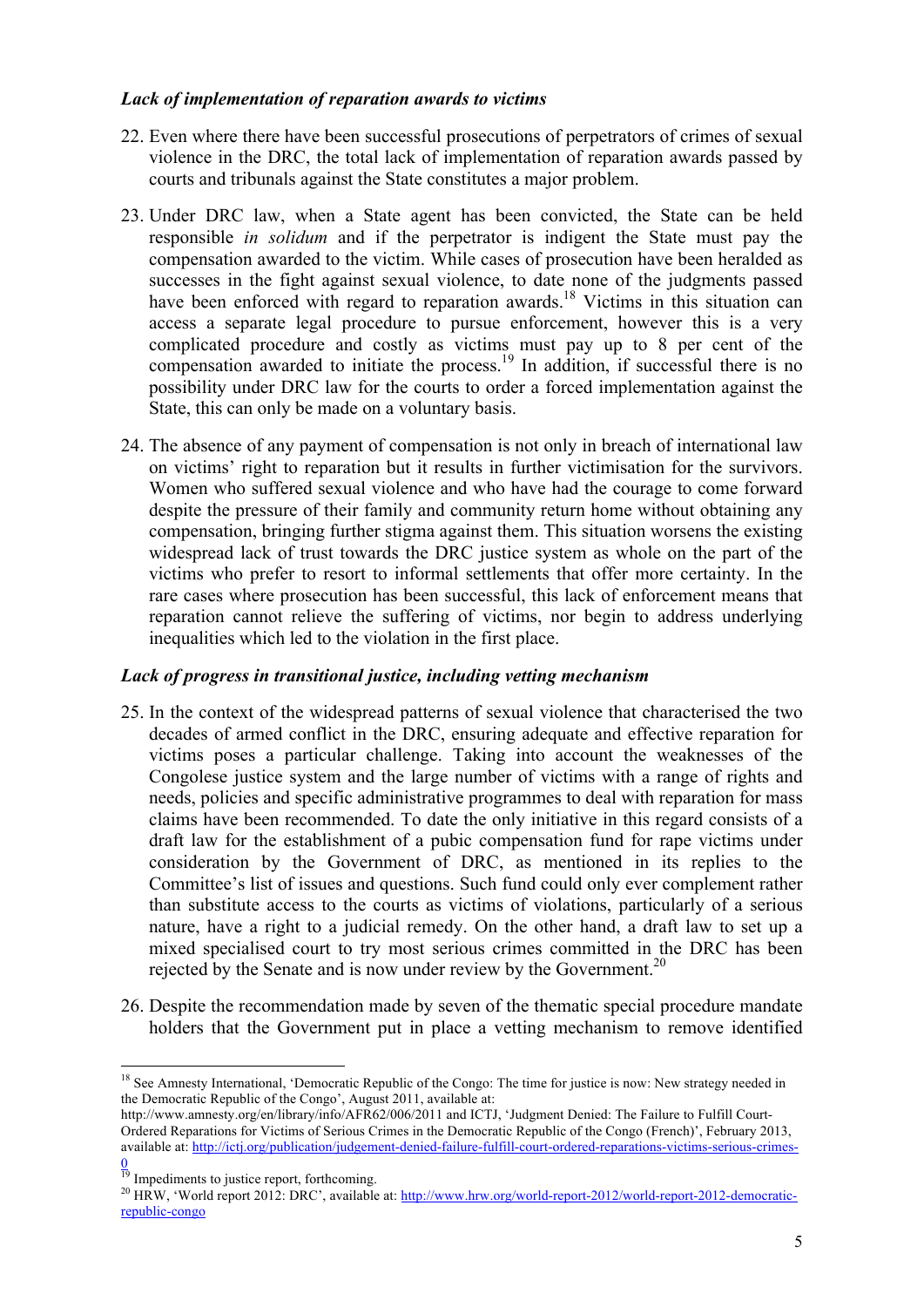perpetrators of serious human rights violations, including sexual violence, from its ranks highlighted in the List of Issues, the Government replied that this was a matter for the political authorities. This constitutes a major reason for the continuation of crimes being committed by the Congolese security forces. To date, however there is no proper screening process to remove existing suspected perpetrators of serious human rights violations from official positions within the security forces and to prevent further integration into the police and army of individual members of armed groups against whom credible information exist of their involvement in international crimes. This greatly contributes to persisting impunity in the rank of the security forces.

# **III. Recommendations to the Government of the DRC**

## 27. *On the prevalence of rape and other serious crimes of sexual violence in the context of the conflict and pervasive impunity*

Adopt concrete measures to ensure perpetrators of past and recent crimes of sexual violence, notably within the security forces and irrespective of their rank, are prosecuted and punished.

#### 28. *On the lack of adequate and effective remedies for victims*

- Undertake comprehensive reform of the justice system, including through providing adequate resources, to ensure crimes can be prosecuted and that women have effective remedies to address alleged violations;
- Take positive steps to overcome barriers that women face in accessing those remedies, such as improving access to free legal aid;
- Ensure training for prosecutors and members of the judiciary regarding the domestic and international laws and norms that should be considered in cases of rape and sexual violence; and
- Adopt legislation as may be necessary to ensure that victims whose cases have been stalled by prosecutors or the judiciary have alternative avenues for legal recourse, such as the possibility of judicial review or bringing cases to higher courts, and that funding is provided by the state party to cover the legal costs of such actions.

#### 29. *On the inadequate legal framework to addressing mass rape*

- Adopt legislative amendments as necessary to allow for collective complaints in cases involving large numbers of victims;
- Allow the formation of victims' groups, and remove restrictions on their operation; and
- Allow victims' groups and NGOs standing before the Courts on general matters, and in relation to collective complaints, subject to necessary safeguards to ensure individual victims' rights.

#### 30. *On the lack of disaggregated data*

• Establish a consolidated and disaggregated data system on response to allegations of sexual violence, including complaints made, prosecutions completed, reparation awarded and awards implemented.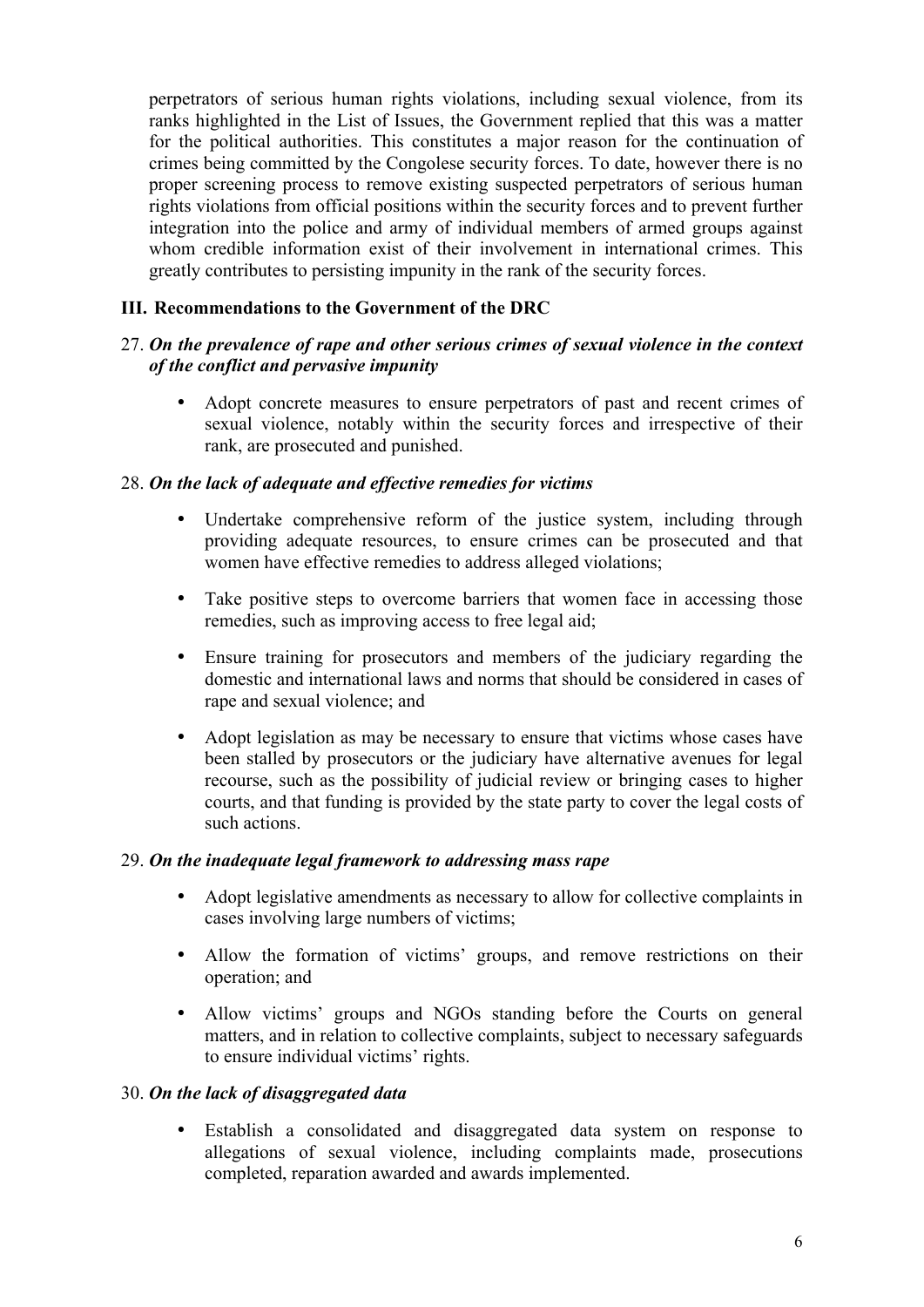# 31. *On the lack of protection for victims, witnesses and lawyers*

- Establish a victim and witness protection unit with adequate resources and trained staff and conduct related training of relevant judiciary staff and security forces;
- Draw up policies on victim and witness protection following consultation with experts and victims/NGO representatives, taking into consideration international standards and best practices; and
- Ensure training of police and prosecution services on best practices for the protection of victims and witnesses.

# 32. *On evidentiary issues with regard to crimes of sexual violence*

- Ensure there are sufficient numbers of doctors who are qualified to medically examine victims of sexual violence and complete the necessary documentation, and that victims are not required to travel long distances from their homes or pay in order to have these forms completed in a timely way;
- Ensure training for clinical officers, doctors and nurses to complete medical forms documenting from a medico-legal perspective, for the purpose of being used as evidence;
- Ensure that medico-legal forms are easily accessible and free of charge in all medical facilities and police stations; and
- Train police, prosecutors and the judiciary on the use of medico-legal documentation, including psychological evidence, in cases of rape and sexual assault and ensure that members of the judiciary do not resort in practice to discriminatory evidential hurdles on proving rape or sexual assault.

## 33. *On the lack of implementation of reparation awards to victims*

- Reform the legislative provisions regarding the procedure on the enforcement of judgments to remove obstacles for victims to obtain reparation and provide funding to cover the costs of any action required to implement reparation awards; and
- Designate a government authority responsible for coordinating implementation of reparation awards passed by courts, including those in favour of victims of sexual violence.

## 34. *On the lack of progress in transitional justice, including vetting mechanisms*

- With full participation of victims, design and implement an administrative gender-just reparation programme that is inclusive and responsive to needs of victims, to complement individual judicial remedies;
- Ensure the draft law for the establishment of a public compensation fund for rape victims is in line with international standards including on consultation and participation of victims and on the right to reparation that must be adequate, effective, appropriate and proportionate to the gravity of the violation and the physical and mental harm suffered; and